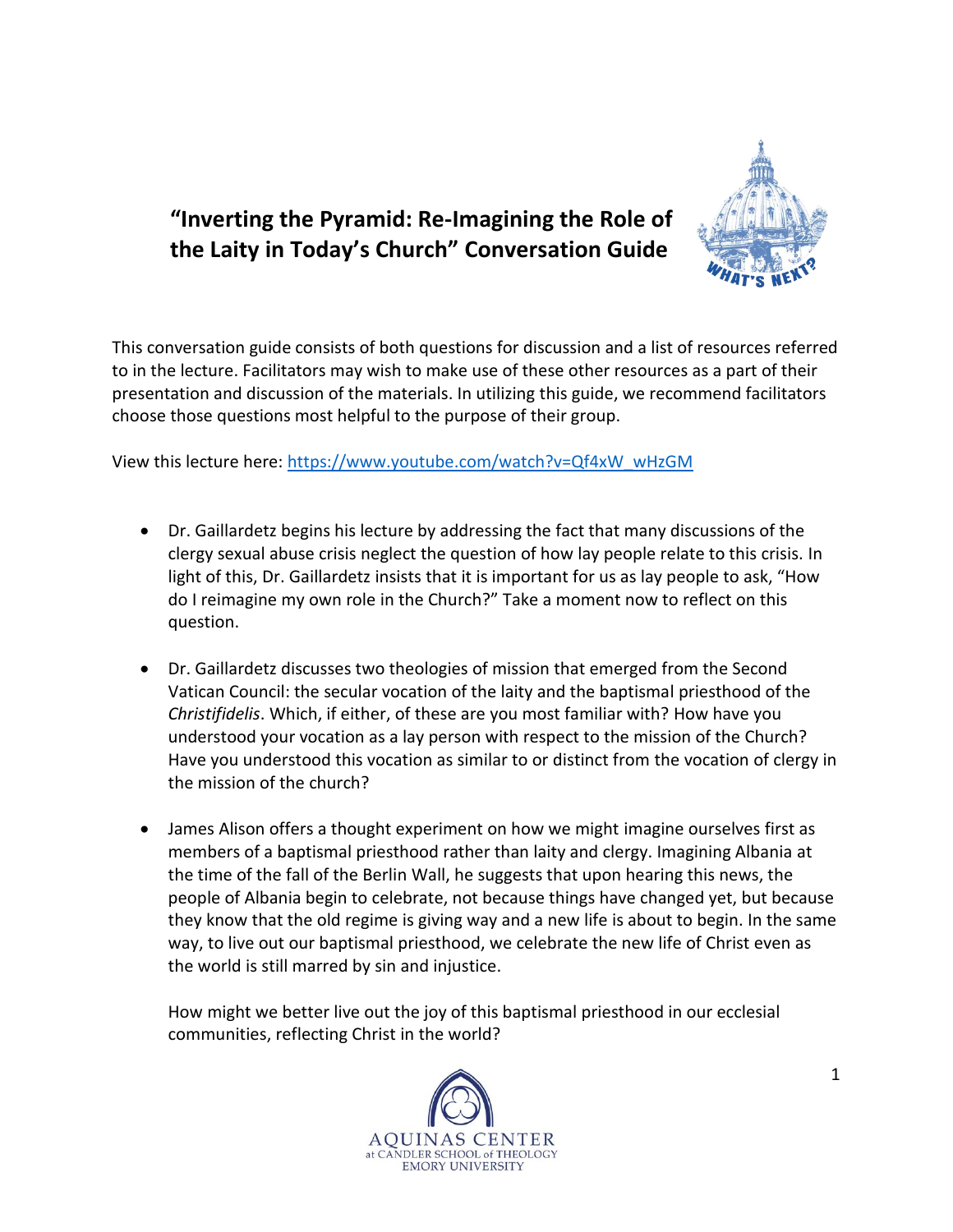- How do you think we might better become a church which serves as a field hospital, addressing serious wounds rather than nitpicking over high cholesterol?
- How does a willingness to be vulnerable allow us to act more like Christ? And how is this related to solidarity?
- Dr. Gaillardetz discusses the family as a domestic church a community characterized by hospitality and the pursuit of justice. How might you incorporate this understanding of church into your own life?
- Pope Francis discusses the need for the church to become more synodal, which means that we focus less on teaching and more on listening. What do you think has led to failures in listening, and how might we listen better?
- The *sensus fidei* is the supernatural instinct for the faith that, according to Vatican II, is given to every Christian. Through the grace of baptism, God gives us a capacity to listen to God's Word and bring it into practice in the life of the church. How can we better trust the *sensus fidei* and support where it leads us as communities of faith?
- What daily practices, stories, images, sounds, tastes, and rituals give shape to your *sensus fidei*? Is that wisdom honored in your local ecclesial communities? If so, how? If not, how might they better do this?
- How might your local ecclesial communities listen to a larger variety of perspectives including those who no longer feel welcome within those communities? If hierarchical figures are not inclined to support this work, how might the communities still strive towards what Dr. Gaillardetz calls "holy conversation"?
- Can you think of a time when you experienced a failure in holy conversation? What about a time when holy conversation was achieved? What made the difference in those two conversations?
- Do you see your local ecclesial communities as embracing a "sphere" model or a "polyhedron" model? How might you and your communities better value the particularity of different ways of living?

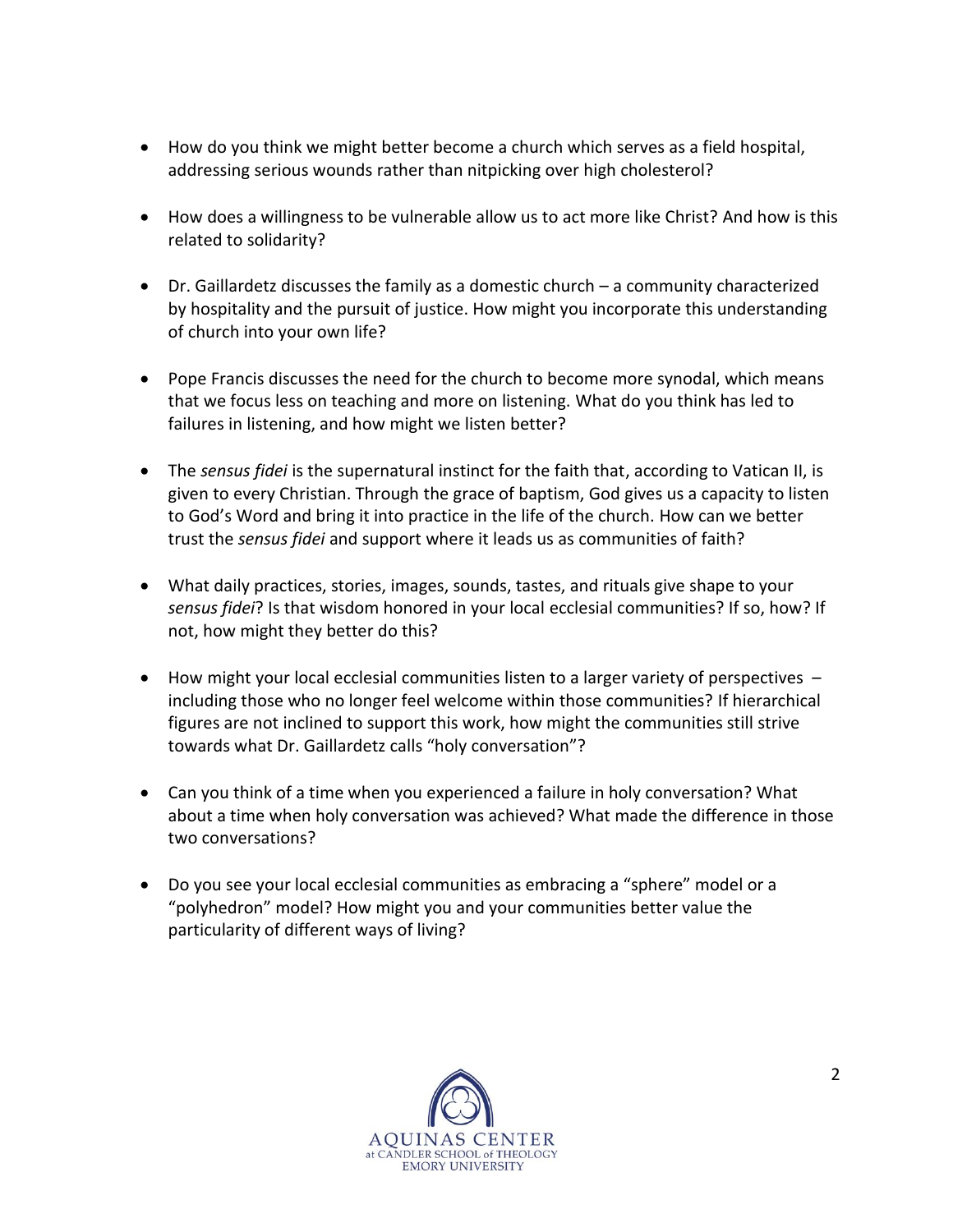## Resources:

## **Survivor Support**

**If you have been the victim of abuse in the Catholic Church, please reach out to someone. Below are contact points that can help.**

| <b>RAINN National Sexual Assault</b><br><b>Hotline</b> | 800-656-HOPE (4673) or online chat                                        |
|--------------------------------------------------------|---------------------------------------------------------------------------|
| <b>Survivors Network of those Abused</b><br>by Priests | Assistance Line: 1-877-SNAP-HEALS (877-762-<br>7432)                      |
| <b>Victim Assistance Coordinators</b>                  | Click here to contact a victim assistance<br>coordinator in your diocese. |

- For reports and documents on the abuse crisis, educational information, and steps on how to take action, visit [http://catholiclayresponse.com/.](http://catholiclayresponse.com/)
- Discussing how Vatican II called us to become an adult church, Dr. Gaillardetz cites the Vatican II document on the Church in the Modern World, **Gaudium et Spes,** no. 43. The whole document can be found here: [http://www.vatican.va/archive/hist\\_councils/ii\\_vatican\\_council/documents/vat](http://www.vatican.va/archive/hist_councils/ii_vatican_council/documents/vat-ii_const_19651207_gaudium-et-spes_en.html)[ii\\_const\\_19651207\\_gaudium-et-spes\\_en.html](http://www.vatican.va/archive/hist_councils/ii_vatican_council/documents/vat-ii_const_19651207_gaudium-et-spes_en.html)
- **James Alison**'s thought experiment on Albania can be found in his book *Undergoing God: Dispatches from the Scene of a Break-In*.
- Pope Francis refers to solidarity 19 times in his apostolic exhortation **Evangelii Gaudium**, which can be found here: [http://w2.vatican.va/content/francesco/en/apost\\_exhortations/documents/papa](http://w2.vatican.va/content/francesco/en/apost_exhortations/documents/papa-francesco_esortazione-ap_20131124_evangelii-gaudium.html)[francesco\\_esortazione-ap\\_20131124\\_evangelii-gaudium.html](http://w2.vatican.va/content/francesco/en/apost_exhortations/documents/papa-francesco_esortazione-ap_20131124_evangelii-gaudium.html)
- Pope Francis discusses the Church as a **field hospital** in this interview: [https://www.americamagazine.org/faith/2013/09/30/big-heart-open-god-interview](https://www.americamagazine.org/faith/2013/09/30/big-heart-open-god-interview-pope-francis)[pope-francis](https://www.americamagazine.org/faith/2013/09/30/big-heart-open-god-interview-pope-francis)
- The Vatican II discussion on the family can be found in the Decree on the Apostolate of the Laity, **Apostolicam Actuositatem**, no. 11: [http://www.vatican.va/archive/hist\\_councils/ii\\_vatican\\_council/documents/vat](http://www.vatican.va/archive/hist_councils/ii_vatican_council/documents/vat-ii_decree_19651118_apostolicam-actuositatem_en.html)ii decree 19651118 apostolicam-actuositatem en.html